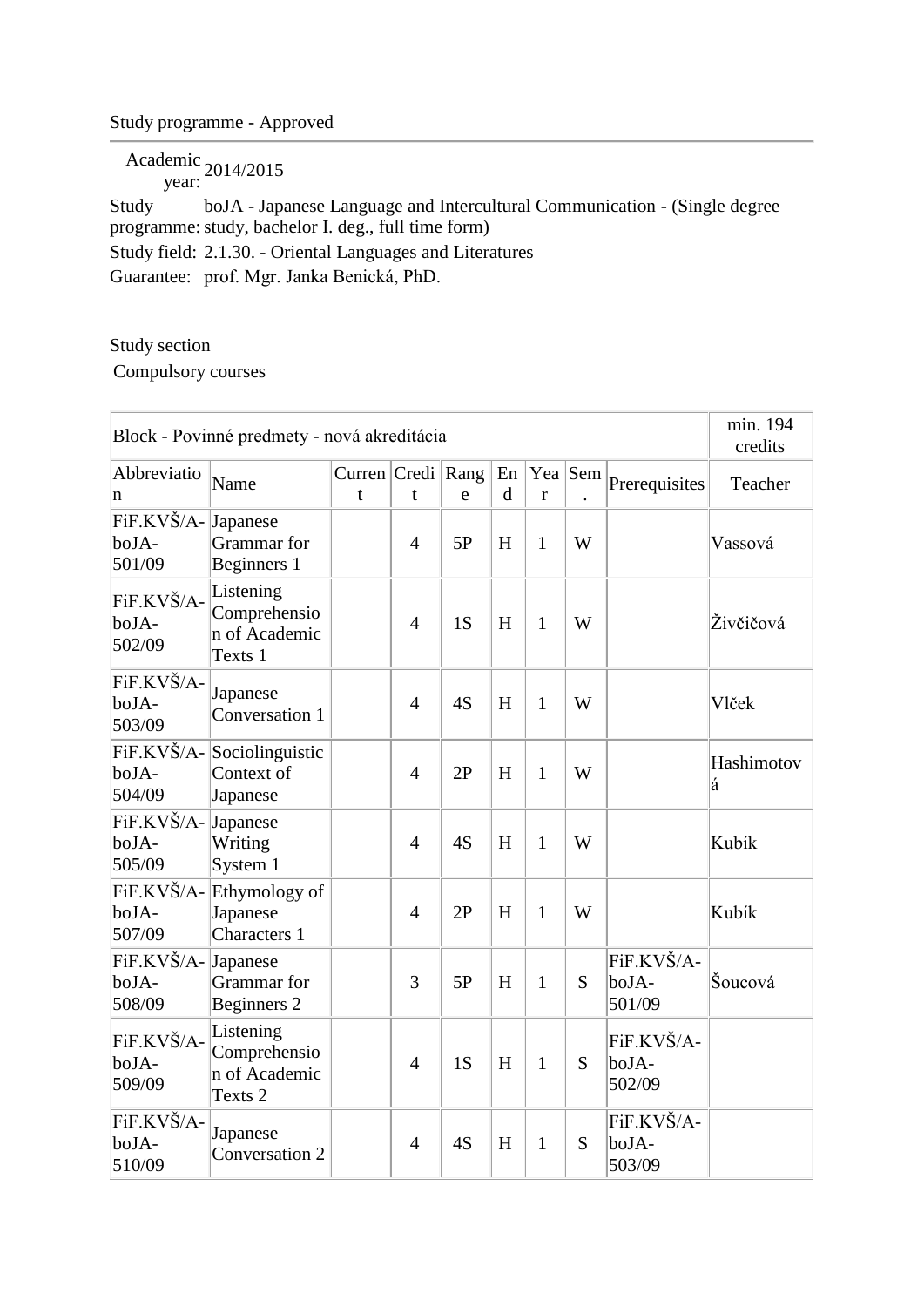| FiF.KVŠ/A-<br>boJA-<br>511/09            | Japanese<br>Writing<br>System 2                                                |   | $\overline{4}$ | 4S | H | $\mathbf{1}$   | S | FiF.KVŠ/A-<br>boJA-<br>505/09 |          |
|------------------------------------------|--------------------------------------------------------------------------------|---|----------------|----|---|----------------|---|-------------------------------|----------|
| FiF.KVŠ/A-<br>boJA-<br>514/09            | Listening<br>Comprehensio<br>n of Spoken<br>English 2                          |   | $\overline{4}$ | 2S | H | $\mathbf{1}$   | S | FiF.KVŠ/A-<br>boJA-<br>506/09 |          |
| FiF.KVŠ/A-<br>boJA-<br>515/09            | Ethymology of<br>Japanese<br><b>Characters 2</b>                               |   | 3              | 2P | H | $\mathbf{1}$   | S | FiF.KVŠ/A-<br>boJA-<br>507/09 | Mičková  |
| FiF.KVŠ/A-<br>boJA-<br>567/10            | Japanese<br>Literature 1                                                       |   | $\overline{2}$ | 2P | H | $\mathbf{1}$   | W |                               | Paulovič |
| FiF.KVŠ/A-<br>boJA-<br>578/14            | Japanese<br>Literature 2                                                       |   | $\overline{2}$ | 2P | H | $\overline{2}$ | W | FiF.KVŠ/A-<br>boJA-<br>567/10 | Paulovič |
| FiF.KVŠ/A-<br>boJA-<br>506/09            | Listening<br>Comprehensio<br>n of Spoken<br>English 1                          | Ţ | $\overline{4}$ | 2P | H | $\mathbf{1}$   | W |                               |          |
| FiF.KVŠ/A-<br>boJA-<br>516/10            | Japanese<br>Grammar for<br>Beginners 3                                         |   | $\overline{4}$ | 5P | H | $\overline{2}$ | W | FiF.KVŠ/A-<br>boJA-<br>508/09 | Vassová  |
| FiF.KVŠ/A-<br>boJA-<br>518/10            | Japanese<br>Conversation 3                                                     |   | $\overline{4}$ | 4S | H | $\overline{2}$ | W | FiF.KVŠ/A-<br>boJA-<br>510/09 |          |
| FiF.KVŠ/A-<br>boJA-<br>519/10            | Japanese<br>Writing<br>System 3                                                |   | $\overline{4}$ | 4S | H | $\overline{2}$ | W |                               |          |
| boJA-<br>517/10                          | FiF.KVŠ/A-Japanese Aural<br>Comprehensio<br>n 3                                |   | $\overline{4}$ | 2C | H | $\overline{2}$ | W | FiF.KVŠ/A-<br>boJA-<br>509/09 | Vassová  |
| FiF.KVŠ/A-<br>boJA-<br>521/10            | Oral<br>Presentation in<br>English -<br>Japanese Life<br>and Institutions<br>1 |   | 3              | 2P | H | $\overline{2}$ | W |                               | Vassová  |
| FiF.KVŠ/A- Non-verbal<br>boJA-<br>548/10 | Communicatio<br>n <sub>1</sub>                                                 |   | 3              | 2P | H | $\overline{2}$ | W |                               | Paulovič |
| FiF.KVŠ/A-Reading<br>boJA-<br>559/10     | <b>Japanese Texts</b><br>1                                                     |   | $\overline{3}$ | 2S | H | $\overline{2}$ | W |                               | Paulovič |
| FiF.KVŠ/A-Japanese<br>boJA-              | Grammar for                                                                    |   | 3              | 5P | H | $\overline{2}$ | S | FiF.KVŠ/A-<br>boJA-           | Vassová  |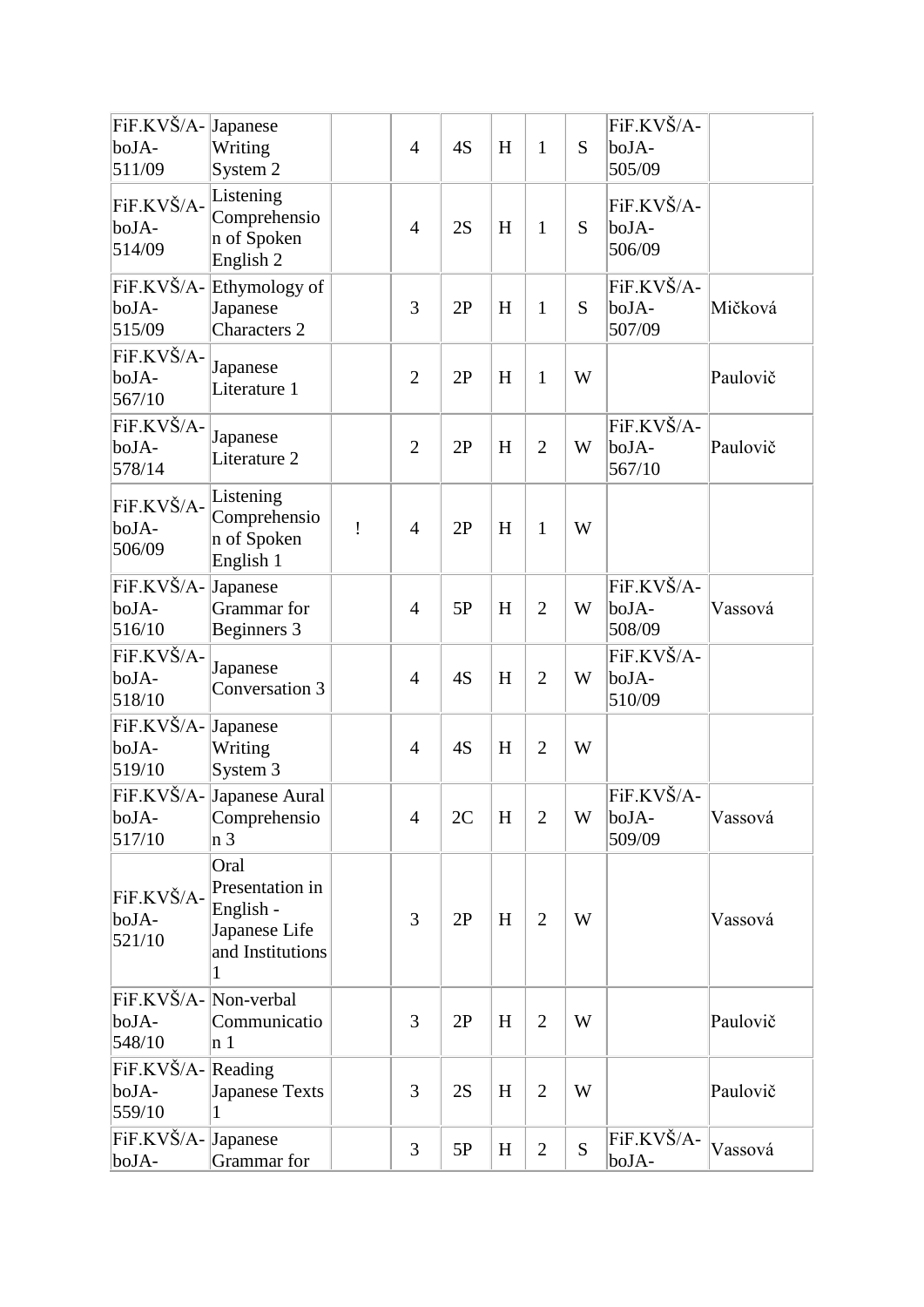| 522/10                               | Beginners 4                                                                    |                |    |   |                |   | 516/10                               |                 |
|--------------------------------------|--------------------------------------------------------------------------------|----------------|----|---|----------------|---|--------------------------------------|-----------------|
| FiF.KVŠ/A-<br>boJA-<br>523/10        | Japanese Aural<br>Comprehensio<br>n <sub>4</sub>                               | $\overline{4}$ | 2C | H | $\overline{2}$ | S | FiF.KVŠ/A-<br>boJA-<br>517/10        | Vassová         |
| FiF.KVŠ/A-<br>boJA-<br>524/10        | Japanese<br>Conversation 4                                                     | 3              | 4S | H | $\overline{2}$ | S | FiF.KVŠ/A-<br>boJA-<br>518/10        |                 |
| FiF.KVŠ/A-<br>boJA-<br>525/10        | Japanese<br>Writing<br>System 4                                                | $\overline{4}$ | 4S | H | $\overline{2}$ | S |                                      |                 |
| FiF.KVŠ/A-<br>boJA-<br>527/10        | Morphology of<br>the Japanese<br>Politness<br>Language 1                       | 3              | 2P | H | $\overline{2}$ | S | FiF.KVŠ/A-<br>boJA-<br>$516/10$ *(2) | Vassová         |
| FiF.KVŠ/A-<br>boJA-<br>528/10        | Oral<br>Presentation in<br>English -<br>Japanese Life<br>and Institutions<br>2 | 3              | 2P | H | $\overline{2}$ | S | FiF.KVŠ/A-<br>boJA-<br>521/10        | Vassová         |
| FiF.KVŠ/A-Reading<br>boJA-<br>561/10 | <b>Japanese Texts</b><br>2                                                     | 3              | 2S | H | $\overline{2}$ | S | FiF.KVŠ/A-<br>boJA-<br>559/10        |                 |
| FiF.KVŠ/A-<br>boJA-<br>534/10        | Creative<br>Writing                                                            | 3              | 1S | H | 3              | W |                                      |                 |
| FiF.KVŠ/A-<br>boJA-<br>586/11        | <b>Creating Texts</b><br>5                                                     | 3              | 1S | H | 3              | W |                                      | Hashimotov<br>á |
| FiF.KVŠ/A-<br>boJA-<br>529/10        | Japanese<br>Grammar for<br>Intermediate<br>Students 1                          | 3              | 4P | H | 3              | W |                                      | Vassová         |
| FiF.KVŠ/A-<br>boJA-<br>530/10        | Japanese<br>Conversation 5                                                     | $\overline{4}$ | 4S | H | 3              | W |                                      |                 |
| FiF.KVŠ/A-<br>boJA-<br>531/10        | Japanese Aural<br>Comprehensio<br>n 1                                          | 3              | 2S | H | 3              | W |                                      | Živčičová       |
| FiF.KVŠ/A-<br>boJA-<br>532/10        | Japanese<br>Writing<br>System 5                                                | 3              | 1S | H | 3              | W |                                      | Živčičová       |
| FiF.KVŠ/A-<br>boJA-<br>533/10        | Morphology of<br>the Japanese<br>Politness<br>Language 2                       | 3              | 1S | H | 3              | W |                                      | Vassová         |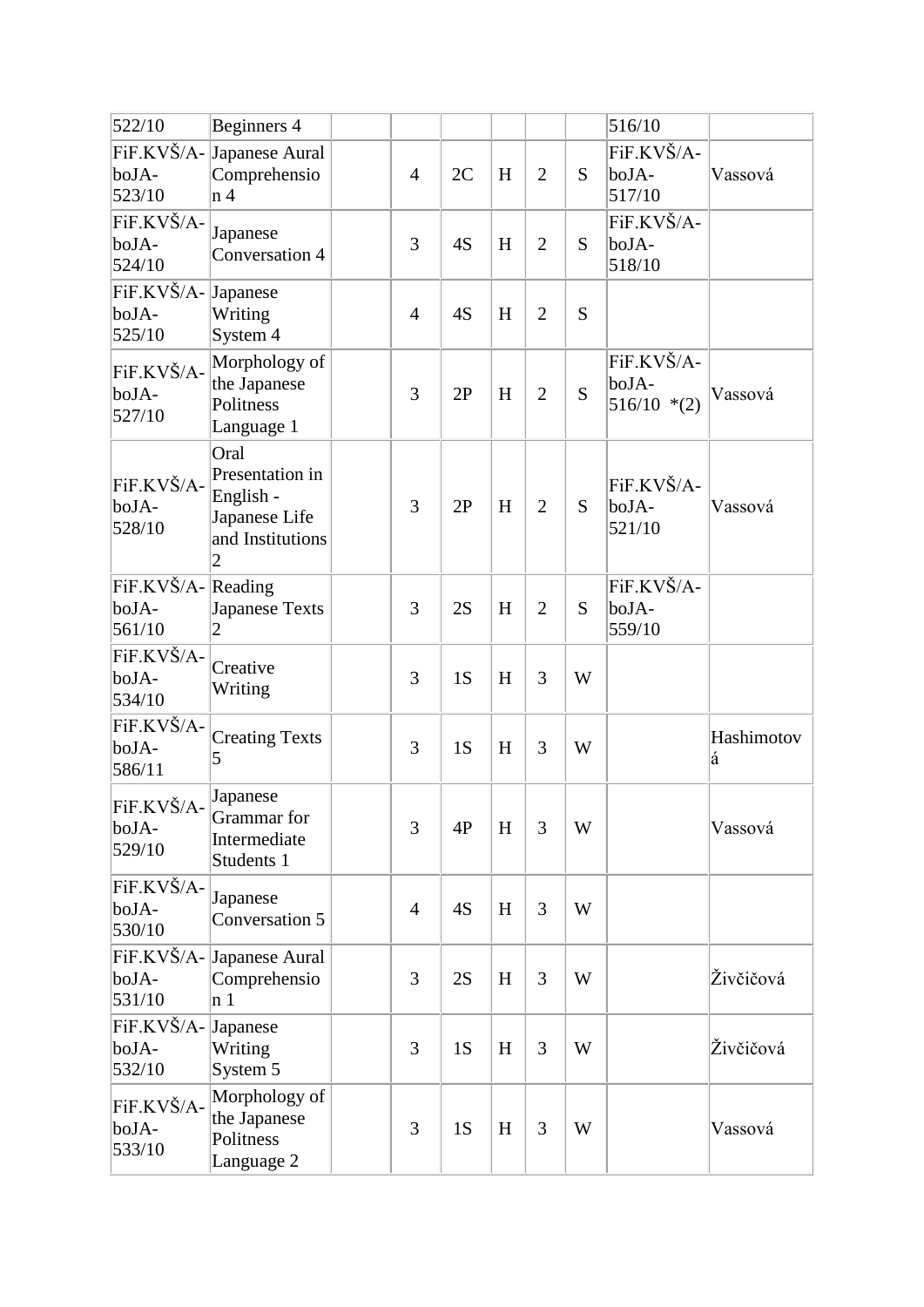| boJA-<br>535/10                       | FiF.KVŠ/A-Intercultural<br>Communicatio<br>n                                      | 3              | 2P | H | 3              | W |                             |
|---------------------------------------|-----------------------------------------------------------------------------------|----------------|----|---|----------------|---|-----------------------------|
| FiF.KVŠ/A-<br>boJA-<br>537/10         | Japanese<br>History 1                                                             | $\overline{2}$ | 2P | H | 3              | W | Kubík                       |
| FiF.KVŠ/A-<br>boJA-<br>538/10         | Cultural and<br>Language<br>Concepts of<br>the Japanese<br>Professional<br>Life 2 | $\overline{2}$ | 2P | H | 3              | W | Hashimotov<br>á             |
| boJA-<br>539/10                       | FiF.KVŠ/A- Japanese Aural<br>Comprehensio<br>n2                                   | 3              | 2S | H | 3              | S |                             |
| FiF.KVŠ/A-<br>boJA-<br>541/10         | Japanese<br>Conversation 6                                                        | 3              | 4S | H | 3              | S |                             |
| FiF.KVŠ/A-<br>boJA-<br>544/10         | Japanese<br>Writing<br>System 6                                                   | 3              | 1S | H | 3              | S |                             |
| FiF.KVŠ/A-<br>boJA-<br>545/10         | Japanese<br>Grammar for<br>Intermediate<br>Students <sub>2</sub>                  | 3              | 4P | H | 3              | S | Šoucová                     |
| FiF.KVŠ/A-<br>boJA-<br>587/11         | <b>Creating Texts</b><br>6                                                        | 3              | 1S | H | 3              | S |                             |
| FiF.KVŠ/A-<br>boJA-<br>563/10         | Japanese<br>History 2                                                             | $\overline{2}$ | 2P | H | $\overline{4}$ | S | Paulovič                    |
| FiF.KVŠ/A-<br>boJA-<br>547/10         | Japanese<br>Grammar for<br>Upper-<br>intermediate<br>Students 1                   | 3              | 4P | H | $\overline{4}$ | W | Vassová,<br>Hashimotov<br>á |
| FiF.KVŠ/A-<br>boJA-<br>546/10         | Japanese<br>Conversation 7                                                        | 3              | 4S | H | $\overline{4}$ | W | Vlček                       |
| FiF.KVŠ/A-Japanese<br>boJA-<br>550/10 | Writing<br>System 7                                                               | 3              | 2S | H | $\overline{4}$ | W | Hashimotov<br>á             |
| FiF.KVŠ/A-<br>boJA-<br>551/10         | Listening<br>Comprehensio<br>n of Spoken<br>Japanese 3                            | 3              | 2C | H | $\overline{4}$ | W |                             |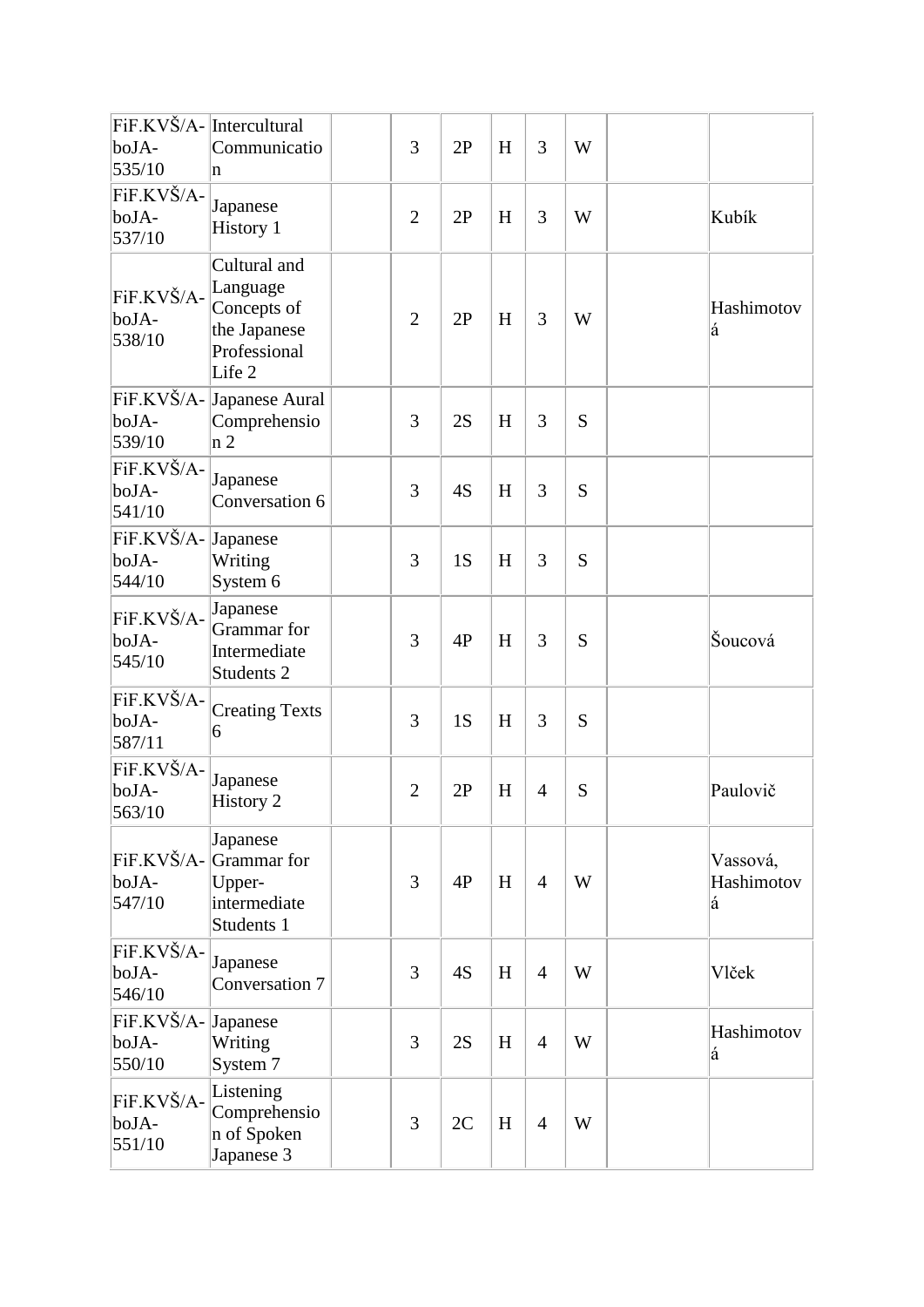| FiF.KVŠ/A-Bachelor<br>boJA-<br>573/10     | Thesis Seminar<br>1                                                                     | 3              | 2S | H | $\overline{4}$ | W |                             |
|-------------------------------------------|-----------------------------------------------------------------------------------------|----------------|----|---|----------------|---|-----------------------------|
| FiF.KVŠ/A-<br>boJA-<br>556/10             | Japanese<br>Correspondenc<br>e                                                          | $\overline{2}$ | 2P | H | $\overline{4}$ | W | Vlček                       |
| FiF.KVŠ/A-Japanese<br>boJA-<br>553/10     | Writing<br>System 8                                                                     | 3              | 2S | H | $\overline{4}$ | S |                             |
| boJA-<br>554/10                           | Japanese<br>FiF.KVŠ/A- Grammar for<br>Upper-<br>intermediate<br>Students 2              | $\overline{4}$ | 4P | H | $\overline{4}$ | S | Vassová,<br>Hashimotov<br>á |
| FiF.KVŠ/A-<br>boJA-<br>555/10             | Japanese<br>Conversation 8                                                              | 3              | 4S | H | $\overline{4}$ | S |                             |
| FiF.KVŠ/A-Bachelor<br>boJA-<br>557/10     | Thesis Seminar<br>$ 2\rangle$                                                           | 15             | 2S | H | $\overline{4}$ | S |                             |
| FiF.KVŠ/A- Culture and<br>boJA-<br>595/12 | Religions in<br>Chinese<br>Society For<br>Japanese<br><b>Studies</b><br><b>Students</b> | $\overline{4}$ | 2P | H | $\overline{4}$ | S | Benická                     |

Compulsory elective courses

| Block - Povinne voliteľné predmety - nová akreditácia |                            |  |                |    |   |                |   |                                                          |          |  |  |
|-------------------------------------------------------|----------------------------|--|----------------|----|---|----------------|---|----------------------------------------------------------|----------|--|--|
| <b>Abbreviation Name</b>                              |                            |  |                |    |   |                |   | Current Credit Range End Year Sem. Prerequisites Teacher |          |  |  |
| FiF.KVŠ/A-<br>boJA-<br>581/10                         | <b>Creating Texts</b><br>3 |  | 3              | 1S | H | $\overline{2}$ | W |                                                          |          |  |  |
| FiF.KVŠ/A-<br>boJA-<br>569/10                         | Reading<br>Japanese Texts  |  | 3              | 2S | H | 4              | W |                                                          | Paulovič |  |  |
| FiF.KVŠ/A-<br>boJA-<br>582/10                         | <b>Creating Texts</b>      |  | 2              | 1S | H | $\overline{2}$ | S | FiF.KVŠ/A-<br>$b$ oJA-<br>581/10                         |          |  |  |
| FiF.KVŠ/A-<br>boJA-<br>650/14                         | Tvorba textov              |  | $\overline{2}$ | 1S | H | $\overline{4}$ | S |                                                          |          |  |  |
| FiF.KVŠ/A-                                            | <b>Japanese</b>            |  | 3              | 2P | H | 4              | S |                                                          | Vlček    |  |  |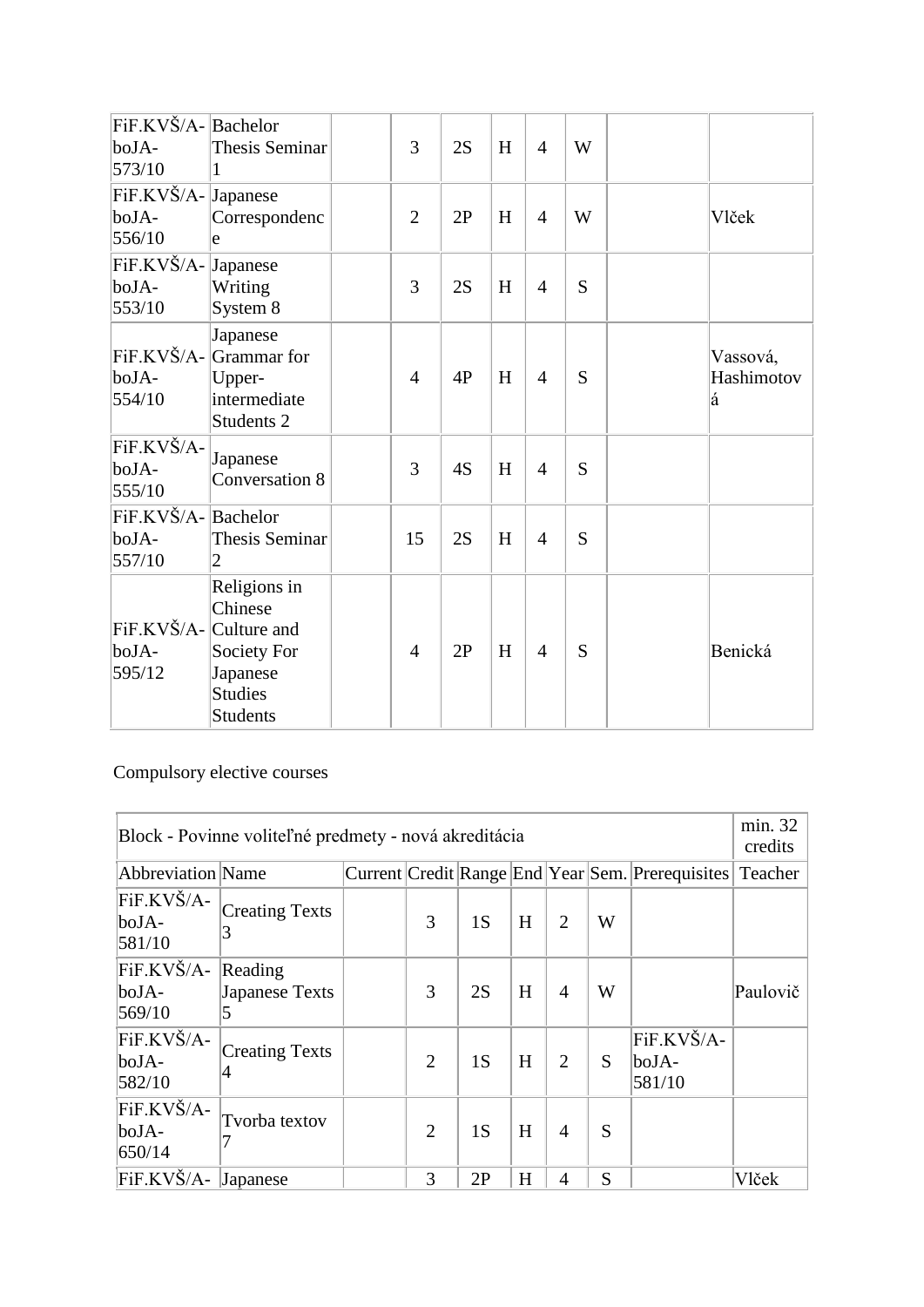| $b$ oJA-<br>568/10                               | Business and<br>Negotiation<br>$\sqrt{\text{Customs 2}}$ |  |    |   |   |  |  |
|--------------------------------------------------|----------------------------------------------------------|--|----|---|---|--|--|
| $\overline{F}$ iF.KVŠ/A- $\ $<br>boJA-<br>589/12 | Listening<br>Comprehension<br>of Spoken<br>Japanese 4    |  | 2C | H | 4 |  |  |

State exams

Compulsory courses

| Block - Štátna skúška                  |                                                                                       |  |           |  |                                                          |  |
|----------------------------------------|---------------------------------------------------------------------------------------|--|-----------|--|----------------------------------------------------------|--|
| <b>Abbreviation</b> Name               |                                                                                       |  |           |  | Current Credit Range End Year Sem. Prerequisites Teacher |  |
| FiF.KVŠ/A- Obhajoba<br>boJA-<br>990/09 | bakalárskej<br>práce                                                                  |  | <b>OB</b> |  |                                                          |  |
| FiF.KVŠ/A-<br>boJA-<br>991/09          | Modern<br>Japanese<br>Language and<br>Writing                                         |  | <b>SS</b> |  |                                                          |  |
| FiF.KVŠ/A-<br>boJA-<br>992/09          | <b>Intercultural</b><br>Communication<br>and<br>Communication<br>with the<br>Japanese |  | <b>SS</b> |  |                                                          |  |
| FiF.KVŠ/A-<br>boJA-<br>993/09          | Japanese<br>Society and<br>Culture                                                    |  | <b>SS</b> |  |                                                          |  |

Such a symbol can occur after the teaching range:

**d** - Days in a semester

**h** - Hours in a week

**s** - Hours in a semester

**t** - Weeks in a semester

When none of these symbols are given, expected range of teaching is "hours in a week"

Other signs can occur next to the courses of the study programmes

**!** - course will not be implemented in the given academic year

**+** - course will not be implemented, perhaps the next academic year

**-** - course is implemented for the last time